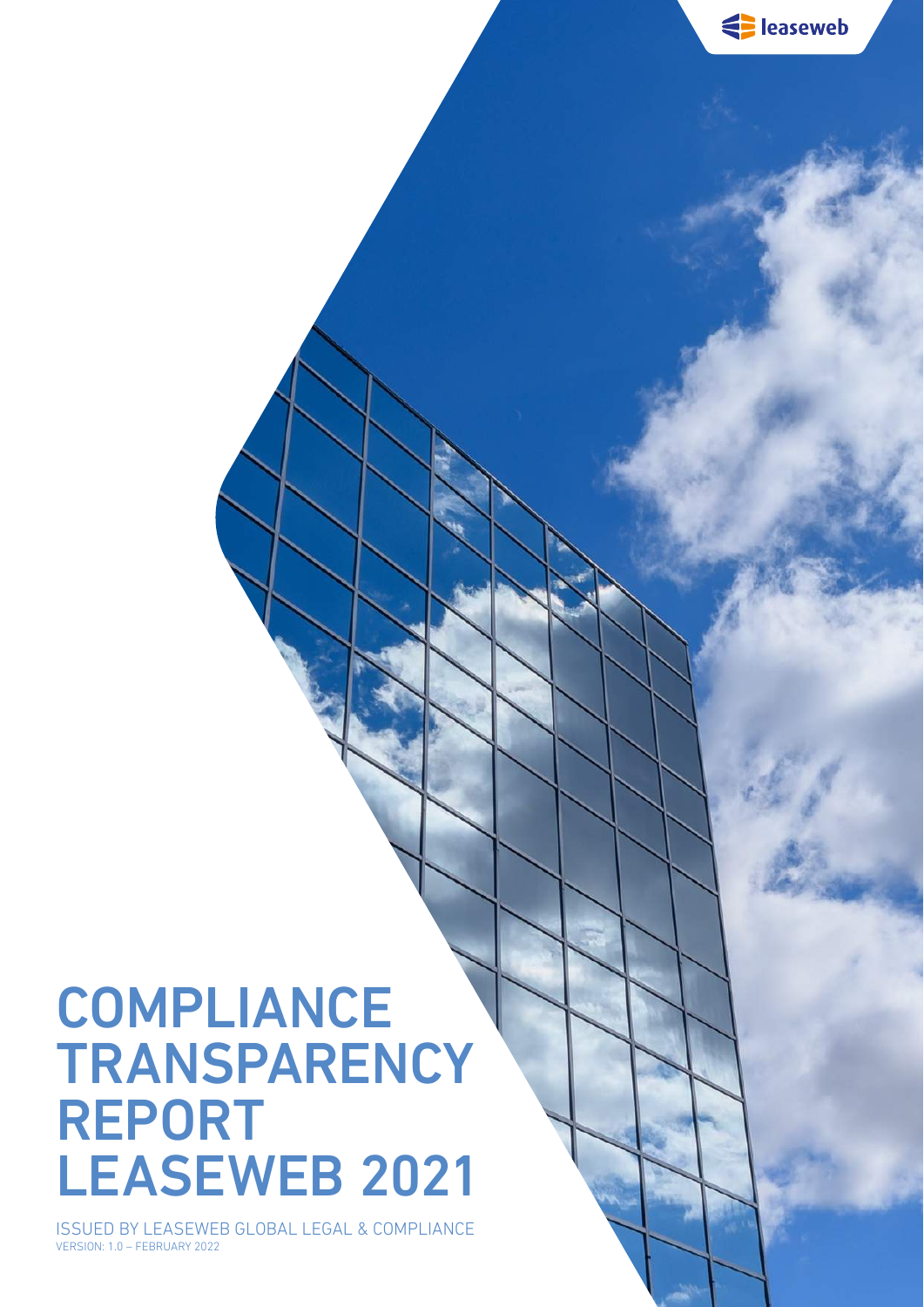Suppose lease web

### TABLE OF CONTENTS

| 1. Introduction and Goals                             | 3              |
|-------------------------------------------------------|----------------|
| 2. Leaseweb as a Good Hoster                          | 4              |
| 3. Abuse Handling                                     | 5              |
| 3.1 Leaseweb Compliance Department                    | 5              |
| 3.2 Notice and Take Down Process                      | 5              |
| 3.3 Automated Abuse Handling System                   | 5              |
| 3.4 Abuse Handling of Cloudflare                      | 5              |
| 3.5 Compliance Rate                                   | $\overline{6}$ |
| <b>4. KYC Department</b>                              | 7              |
| <b>5. Law Enforcement</b>                             | 8              |
| <b>6. Regulatory Matters</b>                          | 9              |
| 6.1 Authority NL - TCO/CSEM                           | 10             |
| 6.2 Authority EU                                      | 10             |
| 7. Focus on removing CSEM (in the Netherlands)        | 11             |
| 7.1 Leaseweb's Policies anti-CSEM                     | 11             |
| 7.2 EOKM HashCheckService Filter                      | 11             |
| 7.3 The Focus of the Ministry of Justice and Security | 13             |

To report an abuse notification with the Leaseweb Sales Entities, please visit: [www.leaseweb.com/abuse-handling](http://www.leaseweb.com/abuse-handling)

For media/press contact, please visit: [Leaseweb](https://www.leaseweb.com/contact) or send an [email](mailto:pr%40global.leaseweb.com?subject=Transparency%20Report%20%7C%20Press%20Contact)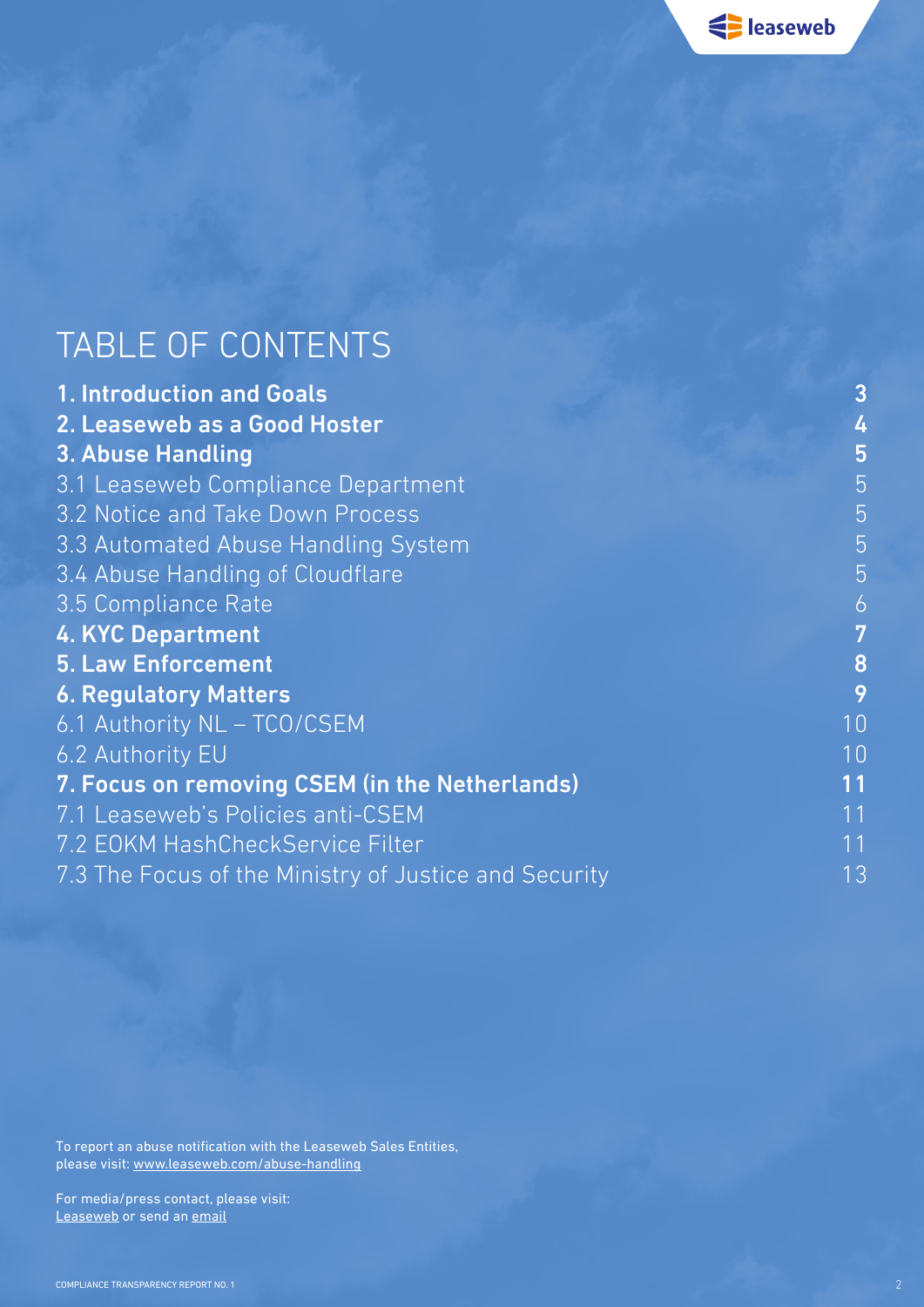### <span id="page-2-0"></span>1. Introduction and Goals

This Compliance Transparency Report 2021 aims to provide Leaseweb customers and relevant and interested parties, such as government, law enforcement authorities, and business partners, a realistic and genuine activity-based overview of Leaseweb's Compliance approach to internet abuse, or so called misuse of internet.

Leaseweb is a leading Infrastructure as a Service (IaaS) provider serving a worldwide portfolio of 18,000 customers ranging from SMBs to Enterprises. Services include Public Cloud, Private Cloud, Dedicated Servers, Colocation, Content Delivery Network, and Cyber Security Services supported by exceptional customer service and technical support.

With more than 80,000 servers, Leaseweb has provided infrastructure for mission-critical websites, Internet applications, email servers, security, and storage services since 1997.

The company operates 20 data centers in locations across Europe, Asia, Australia, and North America, all of which are backed by a superior worldwide network with a total capacity of more than 10 Tbps.

Leaseweb offers services through its various independent Sales Entities which are: Leaseweb Netherlands B.V. ("Leaseweb Netherlands"), Leaseweb USA, Inc. ("Leaseweb USA"), Leaseweb Asia Pacific PTE. LTD ("Leaseweb Asia"), Leaseweb CDN B.V. ("Leaseweb CDN"), Leaseweb Deutschland GmbH ("Leaseweb Germany"), Leaseweb Australia Ltd. ("Leaseweb Australia"), Leaseweb UK Ltd ("Leaseweb UK"), Leaseweb Hong Kong Ltd. ("Leaseweb HK") and Leaseweb Japan K.K. ("Leaseweb Japan") (all together "Leaseweb Sales Entities"). For more information visit: www.leaseweb.com.

Above listed Leaseweb Sales Entities operate under local applicable law, whereby the EU based high level standards including GDPR, are leading policy by Leaseweb from its EU based head-office.

It is important to note, that Leaseweb Netherlands was one of the first hosting providers to release a Transparency Report in 2013 for the Netherlands, merely focused on law enforcement requests and statistics.

This re-introduction of the Transparency Report of Leaseweb has a more comprehensive format since it covers the spectrums of abuse handling and compliance for all its Leaseweb Sales Entities and is not focused (only) on the quantitative information on law enforcement requests from authorities.

This Transparency Report presents how Leaseweb cares for Compliance and undertakes internet abuse with a high compliance rate.

Leaseweb intends to release with this Transparency Report an overview with a focus on internet compliance thereby open for the public with more general approach on the topic of internet misuse, and specifically informative for the Leaseweb customer, authorities, foundations that support in Abuse Handling and anyone else interested in Leaseweb as a Good Hoster.

In this Transparency Report Leaseweb explains the setup of the Compliance department responsible for handling all incoming abuse notifications for the Leaseweb Sales Entities, including difficult categories of internet misuse that are cause public debates.

In addition, the Compliance department is trained for Customer Verification, ensuring a neutral evaluation of orders via the introduced KYC ('Know Your Customer') procedure to aim for a clean network and clean customer base, reducing risks of internet mis-use.

The Success of the Compliance department is measured by the Compliance Rate, meaning the speed of resolving abuse notifications by each of the Leaseweb Sales Entities.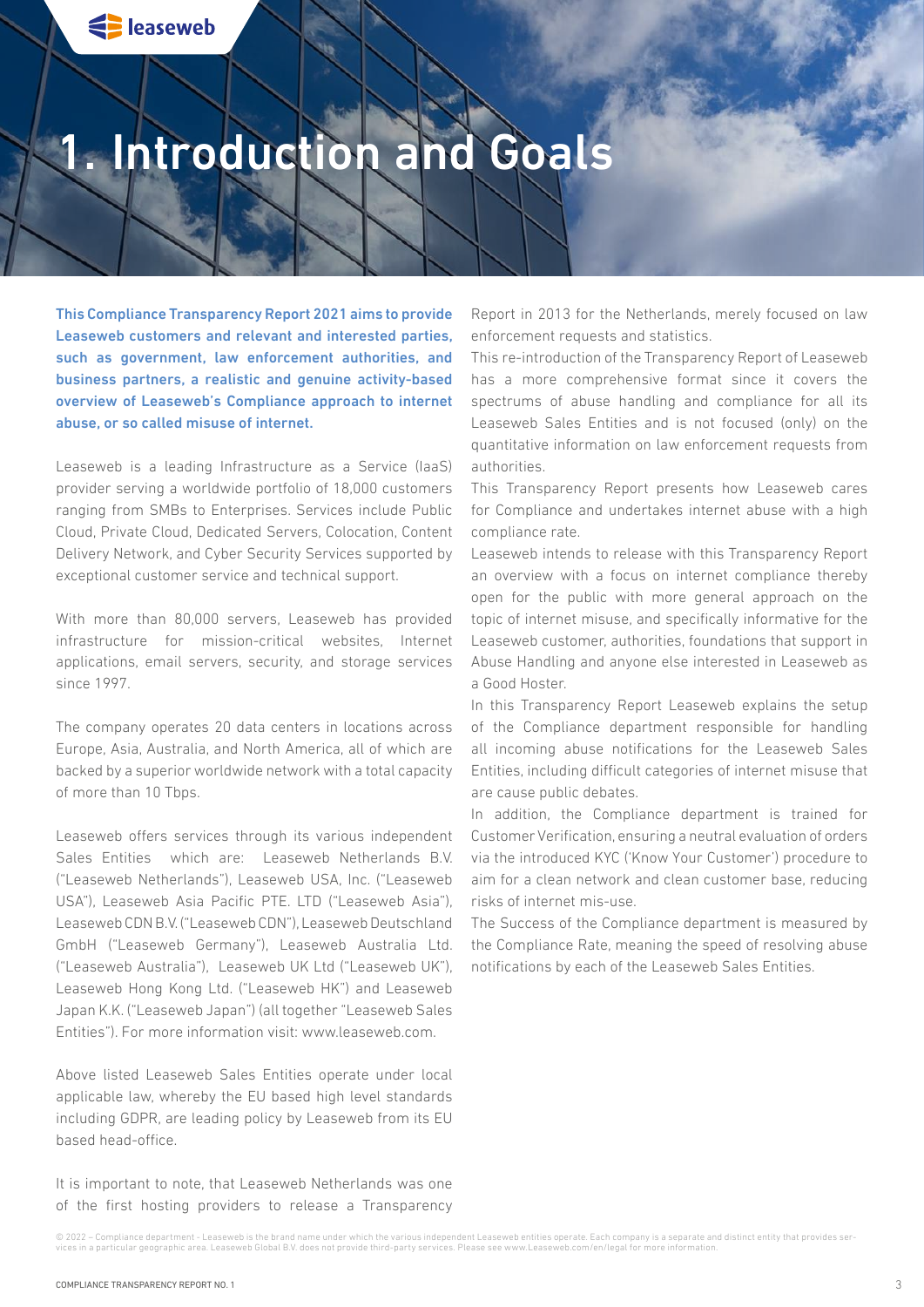### 2. Leaseweb as a Good Hoster

Leaseweb is a diversified Internet service provider, with a focus on the professional market. Leaseweb offers the 'building blocks' for hosting infrastructure to its B2B customers. The scope of the services provided by Leaseweb is limited, in the sense that Leaseweb does not provide SaaS-services or equivalent software or content services. Leaseweb for example does not manage or control end user applications and content. Nor does Leaseweb:

<span id="page-3-0"></span>Sulleaseweb

- (a) provide content or content services to its customers; or
- (b) actively monitor the way its services are used by a customer or an end user; or
- (c) verify or have the option to verify what content is available or stored on the servers used by its customers.

Due to its size, quality, and pricing, all Leaseweb Sales Entities are an attractive hosting provider for bandwidthintensive, user-generated content sites, where users can share and contribute content.

Leaseweb -in its relationship with its customers- sets out the Policies for the use of Leaseweb's Services in the "Leaseweb Policies", such as the Acceptable Use Policy and Abuse Compliance Policy. For the latest version of the Policies, please visit our website at: https://www.leaseweb.com/ legal/sales-contract.

The policies will be updated from time to time, taking into account new regulations and new Leaseweb compliance requirements. Such as the mandatory obligation for VPN Providers to keep their PTR records up to date, reflecting their business identification. At Leaseweb's request a customer must provide their details to be visible in the IP registration. As an IaaS hosting provider, we do not have access to the content on customers' services and therefore depend on external feeds and abuse notifications from third parties to become aware of any internet misuse taking place in the Leaseweb network.

At Leaseweb, we take a proactive approach where possible to our network health. We seek and reach out to foundations and organizations (so called "Feeds") who combat online Internet abuse, and request or subscribe to their data that these Feeds make available for the purpose of combatting internet abuse. The Leaseweb Sales Entities receive input from a

variety of Feeds such as: Spamhaus, ShadowServer, EOKM, Phishtank, Abuse.ch, and many more. Whenever a Feed is available, the Compliance team will investigate possibilities to subscribe to it, or to receive the input in an alternative way. All these Feeds are imported into the Abuse Handler and are processed automatically. By subscribing to such Feeds there is an expected increase in the number of abuse notifications. The above-mentioned combination of abuse Feeds and abuse notifications, allows us to identify patterns of abusive behavior that we can act upon, for example bringing to light so called "repeating offenders" which allows the Leaseweb Sales Entities to take appropriate actions.

Within the network such Feeds also provide a better understanding and more insight in the health of the Leaseweb network, which we need for our Good Hoster position with over 20.000 customers worldwide and growing continuously. It matters how compliant a hoster deals with its received abuse notifications. For a Good Hoster, the "Uptime" (how long the reported content stays online and how fast it will be resolved) is a leading success KPI for Compliance.

We consider an absolute number of abuse notifications or reported websites or domains subjective, as it is fully dependent on the size of the network and the number of customers.

It is important to note that the number of abuse notifications itself does not qualify a Good Hoster or bad hoster: the larger the business, the more such abuse notifications.

Like stated in the Introduction, the Success of the Compliance department is measured by the Compliance Rate, meaning the speed of resolving abuse notifications by each of the Leaseweb Sales Entities and the Uptime together.

All Leaseweb Sales Entities adhere to strict internal Compliance Policies that are aligned with the requirements of local laws and are applied globally. As Good Hoster, Leaseweb applies these strict Compliance Policies to achieve our high Compliance Rate and short Uptime.

More details are set out further in this Transparency Report.

<sup>© 2022 –</sup> Compliance department - Leaseweb is the brand name under which the various independent Leaseweb entities operate. Each company is a separate and distinct entity that provides services in a particular geographic area. Leaseweb Global B.V. does not provide third-party services. Please see www.Leaseweb.com/en/legal for more information.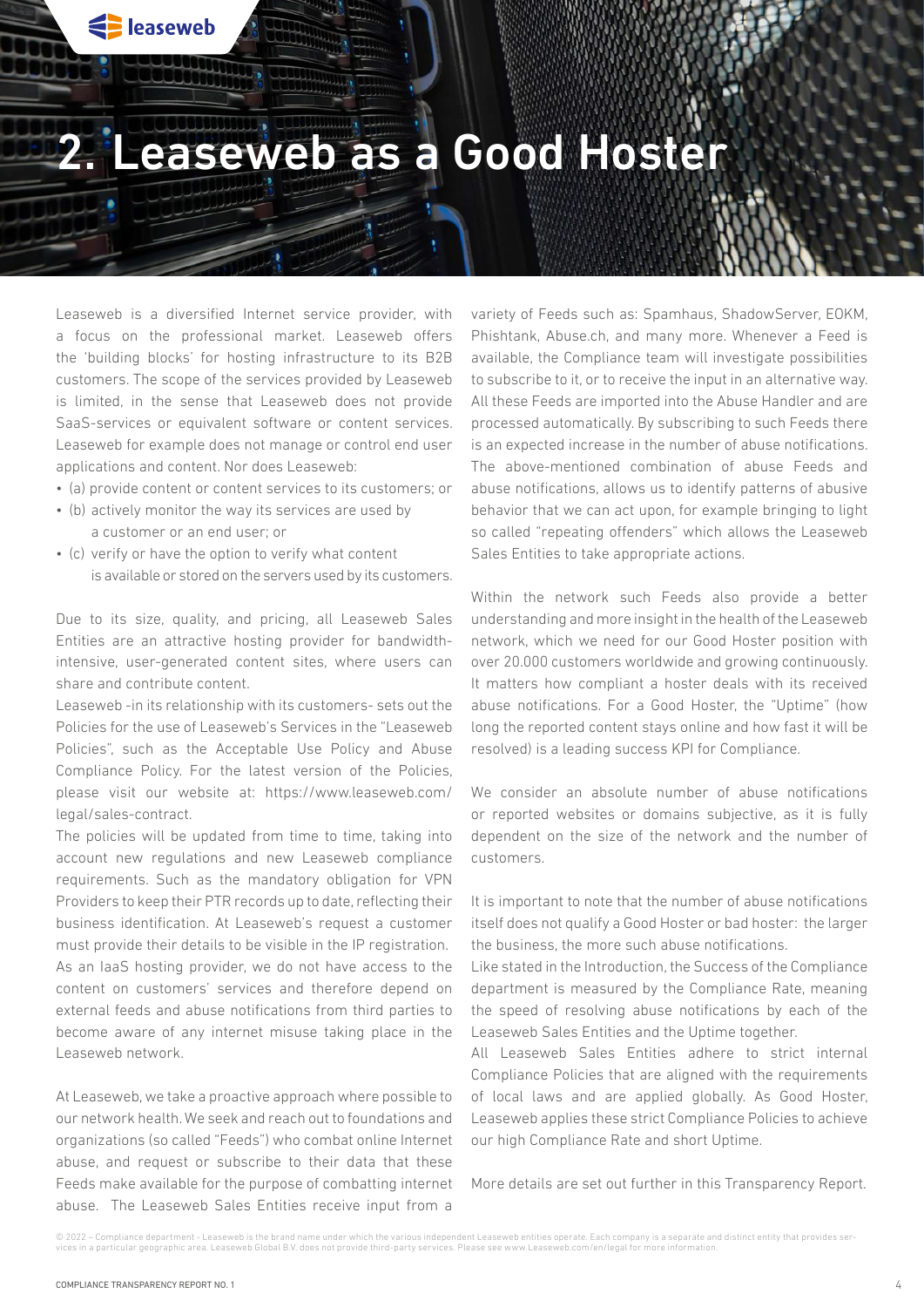# <span id="page-4-0"></span>3. Abuse Handling

#### 3.1 Leaseweb Compliance department

Leaseweb has a dedicated compliance team to maintain a healthy network, dealing with copyright holders, copyright agencies, law firms, law enforcement authorities, foundations and organizations focused on Abuse Handling and anyone else that files an abuse notification. The Leaseweb Compliant department annually attends conferences and know-how related taskforces in the knowledge field of Abuse Handling and Know Your Customer.

#### 3.2 Notice and Take Down Process

Leaseweb Netherlands was one of the founding members of the NTD ('Notice and Take Down Procedure') and is one of its proud endorsers, together with various other hosting and telecom parties in the Netherlands.

Specifically, Leaseweb Netherlands participated in the new addendum of the Dutch Notice and Take Down procedure concerning the swift and solid takedown of reported CSEM abuse notifications by EOKM ('Expertisebureau Online Kindermisbruik, or "Meldpunt KinderPorno" "KP").

The various and diverse participating parties that apply the Notice and Take Down procedure ensures it meets both the requirements of the abuse notifiers (those who want to take content down), as well as the requirements for the notified parties (those who need to take the content down). The current Notice and Take Down procedures, for example, can be found in: [here.](https://noticeandtakedowncode.nl)

The Notice and Take Down process is part of the Leaseweb Policies to demonstrate Leaseweb's duty of care to comply with the applicable regulations and includes the obligations Leaseweb is requiring from third parties to properly execute the Notice and Take Down procedures under the Leaseweb Policies and applicable law such as the EU e-Commerce Directive section 14. For more information with respect to Regulatory applicable law, please see Chapter 6: Regulatory.

#### 3.3 Automated Abuse Handling System

The performance of the Notice and Take Down procedures starts with the third-party abuse notification: The Notice. The processing of these abuse notifications is in line with regulations and Leaseweb Policies under the Notice and Take Down procedures.

In case an abuse notifier has reason to send an abuse notification, any abuse email address of any of the Leaseweb Sales Entities are duly published on the Leaseweb website. Leaseweb carefully explains to abuse notifiers to ensure that a valid Leaseweb Internet Protocol (IP) address is included in the abuse notification. This is required to successfully match the abuse notification with the account that is using the Leaseweb network. Without a valid Leaseweb IP address the abuse notification cannot be matched, which will delay any further processing of such abuse notification.

Every abuse notification sent to any of the abuse email addresses of the Leaseweb Sales Entities is automatically processed and evaluated by our state of the art, in-house developed abuse handling system. The Compliance team works with this abuse handling system as a tool deploying seasoned experience and know how. This system, the Abuse Handler, processes notifications 24/7, 365 days a year for all the Leaseweb Sales Entities. Every received abuse notification is forwarded, after automated evaluation of the content and keywords, without any interference resulting in a continuous and swift processing of abuse notifications. No doubt, and for safety's sake, the Compliance team handles all follow up communication and handles manually any abuse notifications that require specialized attention.

### 3.4 Abuse Handling of Cloudflare

When a third-party abuse notifier sends an abuse notification to Cloudflare (instead of directly to Leaseweb), the abuse notifier will only be informed by Cloudflare that the reported domain (URL) belongs to a hosting provider like Leaseweb. In doing so, third party abuse notifiers are required make used of the required Abuse Form made available by Cloudflare. By using this Cloudflare Abuse Form, the hosting provider (like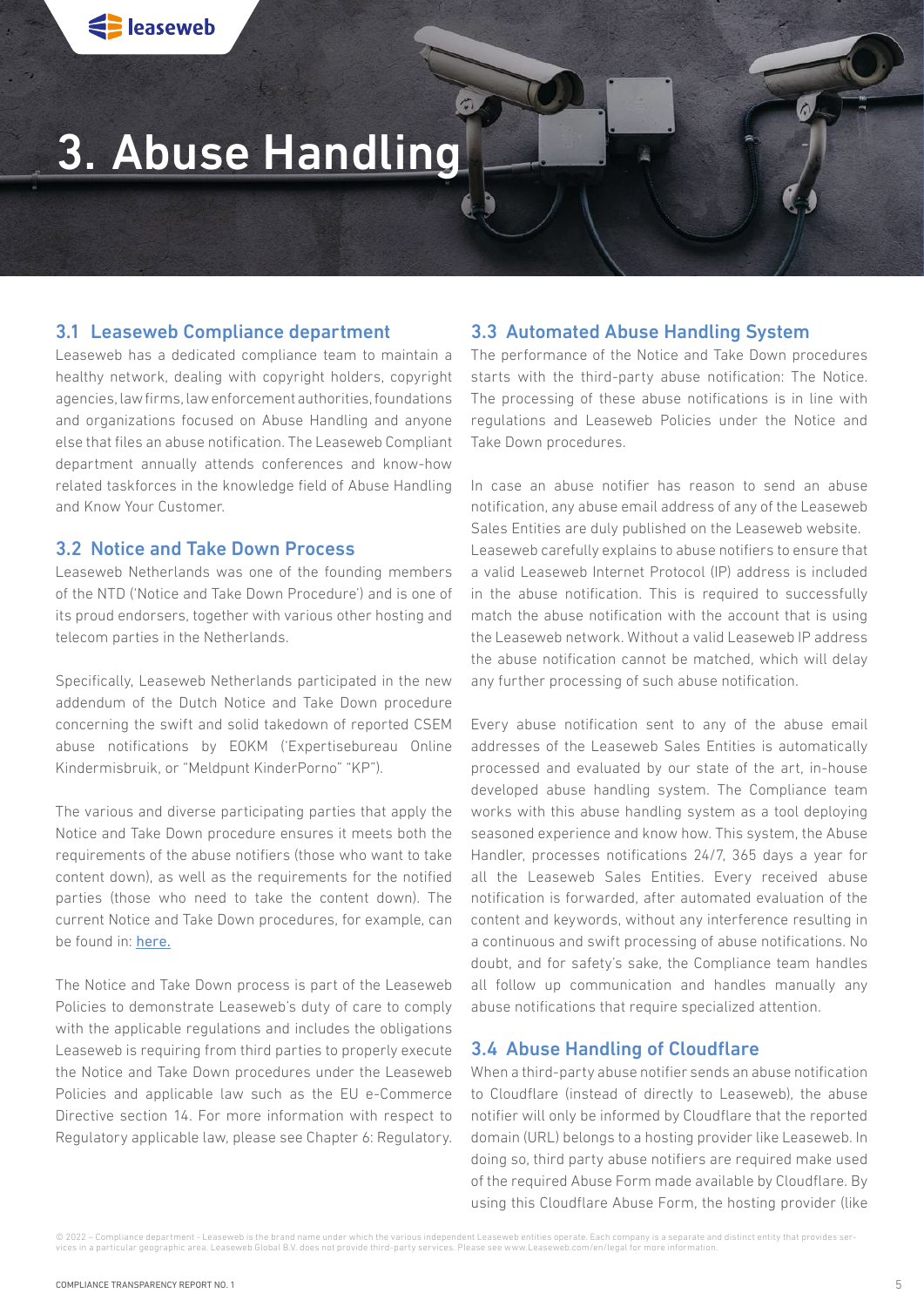### <span id="page-5-0"></span>3. Abuse Handling

Leaseweb) as a trusted partner to Cloudflare, will receive from Cloudflare the actual IP address that is involved with the reported domain (Cloudflare will not provide the IP address to the abuse notifier themself, since the IP address will be provided only to the hosting provider upon its request.)

Since Cloudflare is used to provide a secure environment for a website, it protects against such as spam/DDoS attacks. The true IP address of a domain will be "masked" by an IP address of Cloudflare. The domain will point to a Cloudflare IP address.

So, for an efficient and smooth processing of the reported abuse notifications by such third-party abuse notifier, Leaseweb require that the third-party notifier uses this Cloud Flare Abuse form since the Leaseweb's Abuse Handler needs a Leaseweb IP address to identify the responsible account operating or hosting a the abusive specific domain.

#### 3.5 Compliance Rate

Leaseweb appreciates and values a high Compliance Rate, meaning, the resolution of the abuse notifications within the deadlines required by Leaseweb or the so-called Uptime: The Take Down. The Leaseweb Compliance Rate is based on the number of Notices that is reported as Taken Down and resolved in the Abuse Handler system within the applicable required deadlines, the Uptime.

As part of Leaseweb's services, the Compliance team makes a continued and rigorous undertaking in ensuring customers to live up and be compliant within the Notice and Take Down timelines as required under the Leaseweb Policies to resolve the reported abuse notifications. Each abuse notification has a deadline for a Take Down. The Compliance department puts a lot of effort into a high Compliance Rate and a swift takedown of reported content to ensure a short Uptime. Under the Leaseweb Policies, customers are also required to demonstrate and that they apply -on their turnsuch Notice and Take Down Policies to their end-customers to resolve any abuse notifications within the same deadlines and ensure the short Uptime.

Leaseweb Sales Entities - as a responsible good hosting provider - require having every abuse notification resolved within (at most) 24-48 hours whereby this deadline is included in the abuse notification. In some specific cases a faster resolution time is fiercely demanded by Leaseweb based on its Policies. For example, Leaseweb applies the strict timeline of only one (1) hour for CSEM abuse notifications, as a maximum Uptime. The Compliance Rate is based on the number of abuse notifications that are resolved in the Abuse Handler and Taken Down.

Therefore, the importance of this high Compliance Rate is the meaning that the notified abusive content has been resolved and Taken Down within the deadlines by the party responsible for such content, striving for the success rate of approximately 100% by each of the Leaseweb Sales Entities under the Leaseweb Policies and Notice and Take Down procedures. This Take Down responsibility is a mandatory step for every customer, resellers included, under the Leaseweb Policies. In 2019, the Compliance Rate of 99,0 % has been achieved, for all abuse notifications received by the Leaseweb Sales Entities.

Each year, Leaseweb strives to meet such similar high Compliance rate. This Compliance Rate is a result of strict deadlines by the Compliance team, and by providing constant instructions and support to Leaseweb customers in removing the notified abusive content. The customer is guided with the 'know how' to ensure that any abuse generated content (data) on their services in the Leaseweb network is resolved and, where possible, prevented in the future.

The remaining percentage of approximately one (1%) of the Compliance Rate -while striving for 100%- consists of abuse notifications that are underway in progress by the Compliance department and actually being handled for Take Down since given deadlines have expired. Resolving these open abuse notifications may involve heavy disciplinary measurements such as null routing, shutting down of services or, as a last resort, full termination of the contractual agreement for the service in the Leaseweb network.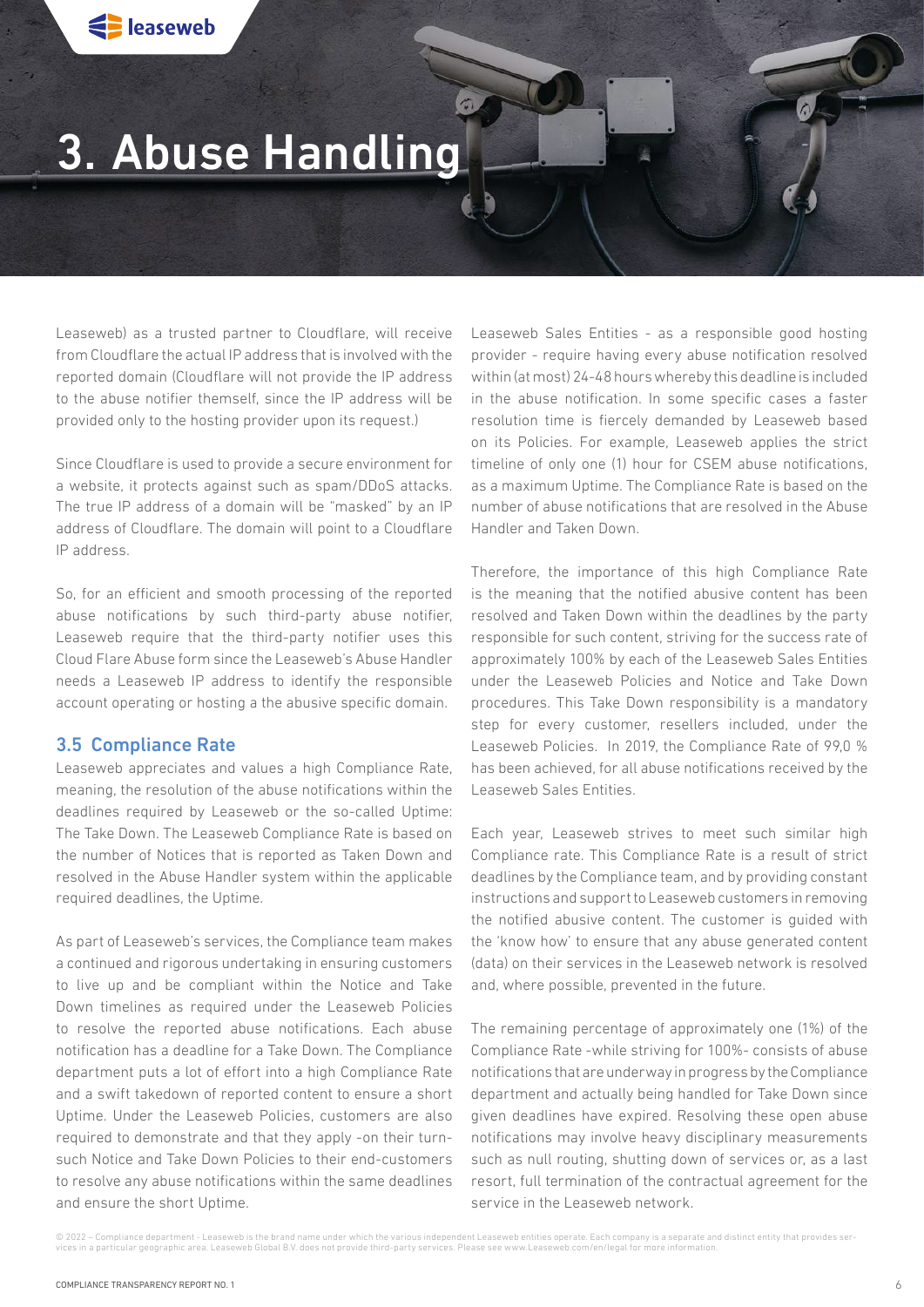# <span id="page-6-0"></span>4. KYC Department

Jeffeld 1

At Leaseweb, the Compliance department is not merely an abuse desk. The KYC process is an integral part of the Compliance department's responsibilities and benefits the onboarding of new customers.

The Compliance department is the gatekeeper of approving new customers, managing the customer verification process, focused on neutral objective KYC control. The purpose of the KYC process is to identify any potentially abusive behavior prior to undergoing contractual agreements, thereby ensuring a healthier network and good hosting performance, which translates to reliable hosting.

Benefits of having the KYC process within the Compliance department:

- It quickly identifies abusive and fraudulent ordering behavior because of its automated systems and trained Compliance team
- avoidance of fraudulent ordering and malicious use of services
- Upon termination of a repeating abuse offender, it provides the instant possibility to improve the customer verification process to avoid such new accounts
- Checks and insight in the existence, ID, valid details and type of businesses of the customer including resellers

This Customer Verification is embedded in a smooth onboarding process for new customers, enhancing the customer experience respecting the swift delivery of the Leaseweb services.

During the verification process extra attention is given to certain types of services such as VPN providers and Cloud Storage Providers ("CSP") due to the potential risk they can bring. Therefore, Leaseweb does her best to filter these businesses during verification and sent out extra verification and questionnaires where the business needs to confirm e.g., they have an abuse policy. Leaseweb has a low tolerance for abuse and does her best effort to minimize the misuse of the Leaseweb network.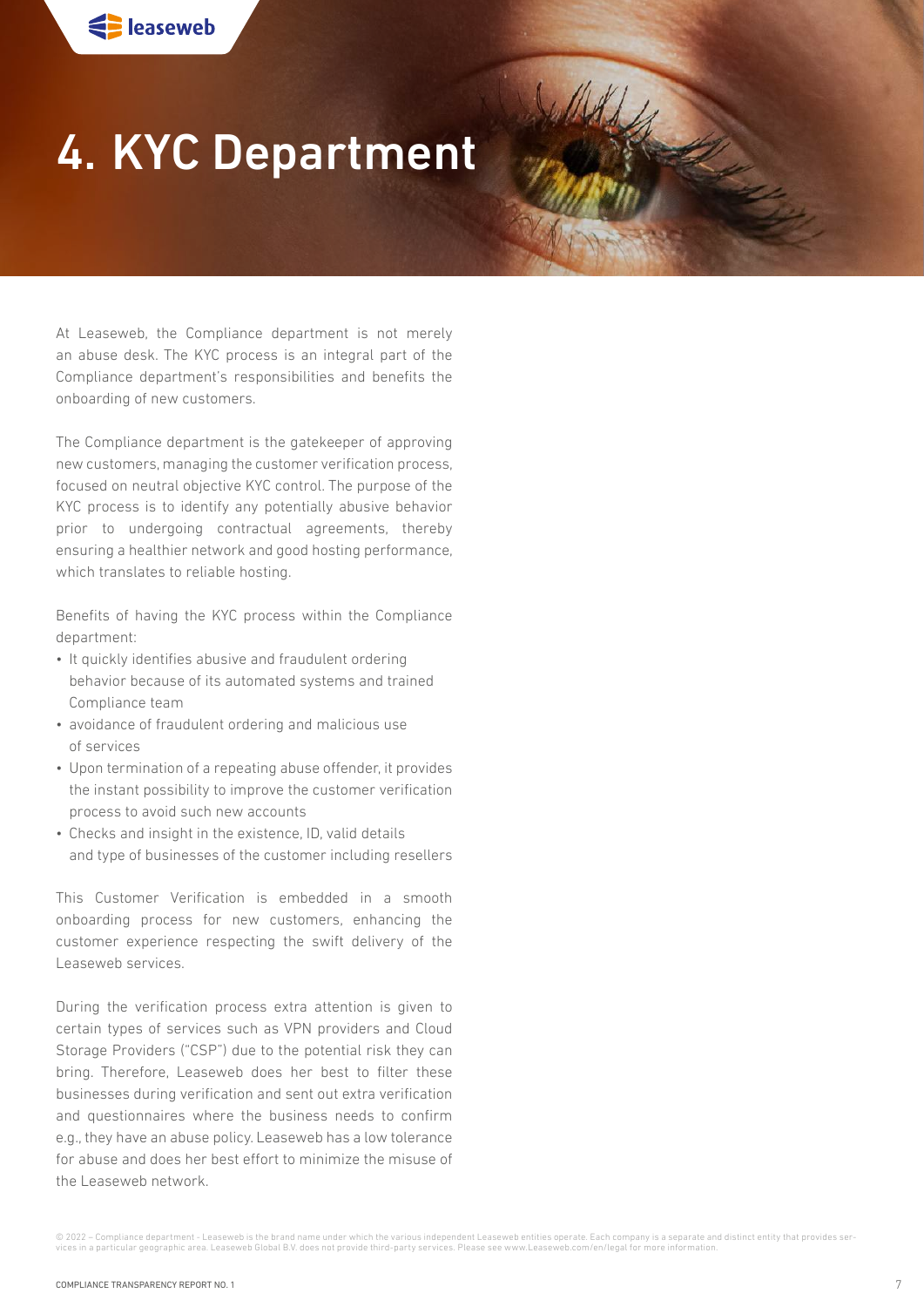<span id="page-7-0"></span>

The growth of online activity has given rise to cybercrime, which poses new challenges for law enforcement authorities to deal with crime on the internet. This results in the need for law enforcement to perform investigations in the digital realm using their local powers subject to the specific jurisdictions. The reason that law enforcement authorities reach out to hosting companies like Leaseweb can be understood by the tracking and tracing of the involved IP address of the suspect. The hosting company could possible disclose (under valid orders required by law) the details behind the specific IP address.

Leaseweb Sales Entities take any Law enforcement orders and demands serious, and each request is carefully reviewed by Leaseweb's Compliance team. This team of (legal & compliance) specialists work closely with external law firms and counsels in each jurisdiction of the Leaseweb Sales Entities to examine each request for validity and competency as well as legitimate powers of the law enforcement authorities. Incomplete, unclear, or unauthorized requests are rejected. Only complete, valid requests authorized by the correct judicial authority of the respective jurisdiction

of that Leaseweb Sales Company are processed. In addition to advising the Compliance department on law enforcement requests, the law firms also give advice for the Leaseweb Policies and update us if there are regulatory updates, allowing Leaseweb to ensure her work procedures are in line with the applicable laws.

Leaseweb values, understands, and supports the important work done by law enforcement authorities and judicial authority in their digital investigations and strives to build up a sound and appropriate cooperative relationship, at the same time Leaseweb will always apply its high values on due diligence, and provides assistance to the extent in case of such valid orders as required by law.

The amount of law enforcement orders and demands vary per jurisdiction of the Leaseweb Sales Company based on their legal system. For example, one in a certain jurisdiction the legal system generates a high number of orders for law enforcement that are produced and submitted to hosters like Leaseweb, compare to another jurisdiction where the legal grounds for such orders may vary.

|                 | Leaseweb<br>Netherlands<br>B.V. | Leaseweb<br>Deutschland<br>GmbH. | Leaseweb UK<br>LTD. | Leaseweb<br>Hong Kong<br>LTD. | Leaseweb<br>Asia Pacific<br>Pte. Ltd. | Leaseweb<br>Australia LTD. | Leaseweb<br>USA, INC. |
|-----------------|---------------------------------|----------------------------------|---------------------|-------------------------------|---------------------------------------|----------------------------|-----------------------|
| Total           | 123                             | 353                              | 31                  | 5                             | 37                                    | $\overline{2}$             | 434                   |
| Accepted        | 86                              | 274                              | 24                  | 3                             | 29                                    |                            | 378                   |
| <b>Rejected</b> | 37                              | 79                               |                     | $\mathcal{P}$                 | 8                                     | 2                          | 56                    |

Overview of received law enforcement request per Leaseweb Sales Entity

Reasons for rejection can vary from missing data on a request such as timestamps or dates (making it impossible to identify the details the law enforcement agency is requesting), to foreign authorities asking for information without following the route of the mutual legal assistance treaty ("MLAT") to requesting data from a Leaseweb Sales Entity in a different country.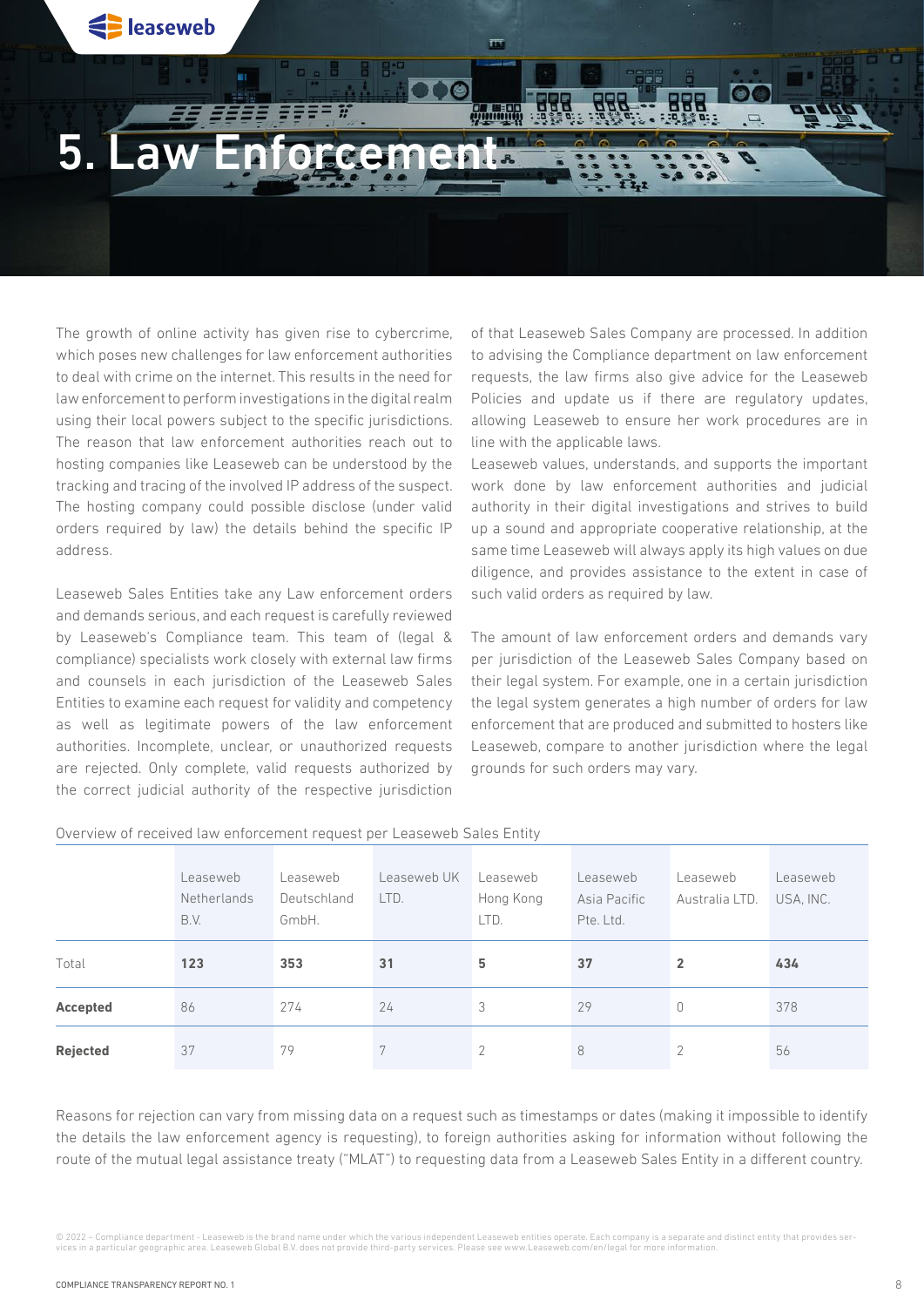### <span id="page-8-0"></span>6. Regulatory Matte

Most internet regulated jurisdictions provide safe harbors for hosting providers, to shield them from liability for content that is hosted in the hoster' s network. Within the European Union ('EU'), these principles are laid down in the E-commerce Directive, and in the United States in the Digital Millennium Copyright Act ('DMCA'). As a condition to be entitled to the protection of the safe harbors, the hosting provider must have a passive role regarding the content, and duly and carefully act upon abuse notifications that it receives. Safe harbor provisions shield hosting providers and website operators from general liability.

Leaseweb as a neutral IaaS ('Infrastructure as a Service') provider, whose services consist of transmission, caching and storage of information provided by customers,<sup>1</sup> with its safe harbor hosting immunity as online intermediary, is not under any general obligation to monitor or to research for circumstances that would indicate unlawful activity, or to take measures to actively investigate or monitor for potential illegal activity, or to stop potential illegal activity prior to any notice.

Leaseweb is required to anticipate any regulatory trends in the future such as the upcoming Digital Services Act ('DSA') that will update the two decades old E-Commerce Directiveand adopt new rules governing the EU based Internet and Terrorist Content Online Regulation (TCO).

As the conditions in article 14 of the E-Commerce Directive make apparent, the hosting safe harbor immunity based on the mere conduit service provided by Leaseweb relies heavily on the Notice-and-Takedown ('NTD') procedure. Under this NTD procedure, whenever a hosting provider receives a complaint – a Notice - the hosting provider only benefits from a liability exemption, provided they 'act expeditiously' to remove or disable access to the illegal or unlawful content on their servers. In the SABAM landmark judgement<sup>2</sup>, the European Union Court of Justice ruled that internet service providers cannot be ordered to install a general filtering

system to prevent any infringement of intellectual property rights.

 $\mathbf{F}_{\mathbf{p}_{\mathbf{p}_{\mathbf{p}_{\mathbf{p}_{\mathbf{p}_{\mathbf{p}}}}}}}$ 

The DSA does not repeal the basic provisions established under the E-Commerce Directive. In fact, it contains identical provisions regarding hosting service providers in its article 5, thus keeping the core of the current conditional intermediary liability regime untouched. However, it does incorporate new regulatory "layers", which may lead to challenging interpretation issues.

As clarified, a hosting provider can benefit from the safe harbor detailed above if it has a passive role regarding the content. However, if the hosting provider starts scanning content, it is no longer passive and may lose the protection offered by the safe harbor, therefor scanning content is has major legal implications. This way, any good intention to monitor content may result in increased liability for the hosting provider regarding the content in its network. In addition, under EU privacy legislation, deep packet inspection is only allowed under strict conditions. One of the conditions is that all data is anonymized. However, any anonymization would render the scanning unusable for the aim of banning illegal content. The current complex regulatory landscape with its evolving compliance regulations requires Leaseweb to stay current on the latest news and regulations.

Leaseweb cares to demonstrate to regulatory authorities that its role of role of IAAS hosting provider and online intermediary should be defined in a specific manner, with deviation and exemption from any other cloud hosting provider definition.

The legal challenge it to make known that to comply with a request to Take Down or disable access to a piece of content (e.g., a photograph) uploaded onto an online platform that is run on cloud infrastructure services, a cloud infrastructure provider likely has little choice but to shut down or disable access to a large portion of customer content from other

1 Articles 12 -15 of the Directive 2000/31/EC, also known as the 'E-commerce Directive'. 2 Scarlet Extended SA v. SABAM (C-70/10).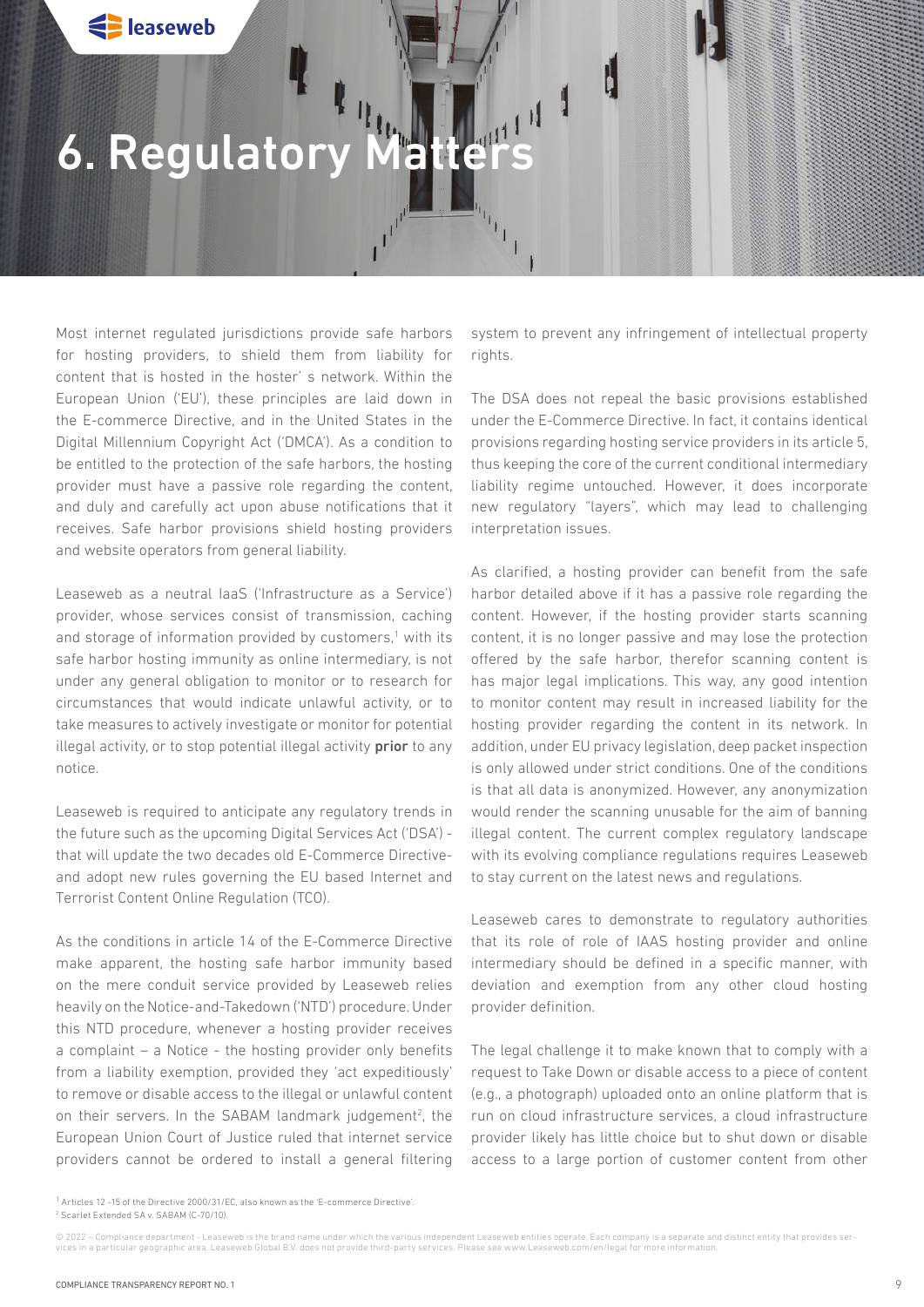## 6. Regulatory Matte

users of that platform. This could include removing access to an entire website (e.g., a newspaper), closing down access to lawful content, related services and potentially a large number of other users, or even shutting down services to other customers. Over-removal of content including legitimate content is an inevitable consequence or risk that should be solved by any measures proportionate to the threat, meaning notice and take down actions must specifically target the illegal content in question and avoid indiscriminate removal of legitimate and legal customer content. This approach should be included in the DSA and TCO.

In the TCO regulation all of the above is proposed in the following definition that applies to Leaseweb as online intermediary service with an emphasis on Infrastructure: "Cloud infrastructure services' which consist in the provision of on demand physical or virtual resources that provide computing and storage infrastructure capabilities independently managed by end users as to what content is stored or made publicly available, and whereby the IAAS service provider does not have the necessary technical access to remove specific content stored by end-users or by the end-users of such customers without disabling, suspending or terminating the service used by other customers or their end-users, proposing that the position of the IAAS online intermediary shall not be considered within the meaning and for the purposes of this TCO Regulation.

Leaseweb's memberships and alliances with hosting organizations (DHPA, DINL and EU based CISPE), facilitate Leaseweb in preparing for the new regulatory framework and topics, now being discussed.

As a result, Leaseweb keeps a close eye on the development of new regulations within our IAAS and hosting industry to ensure ongoing compliance with current and future regulations.

Leaseweb prepares for any impact arising from new regulations and the effect it might have on our operations, for a seamless implementation of these new regulatory frameworks.

### 6.1 Authority NL – TCO/CSEM

As of June 7, 2022, the TCO regulation comes into place and its set of requirements must be embedded in the Policies of all European platforms and other providers. In the Netherlands the Dutch Authority that will handle the TCO is combined with the Authority to combat CSEM.

TCO requirements:

- Removal of reported terrorist content within 1 hour  $-24/7$ , 365 days a year
- Content is reported from all member states of the EU

These new regulations and requirements will have an impact on Leaseweb Netherlands B.V. and Leaseweb Deutschland GmbH.

### 6.2 Authority EU

Besides joining forces together on terrorist content, the EU is also preparing a joint effort in combatting child abuse online, named the "Child Sexual Abuse Directive"3 . The European Commission published in July 2020 the EU Strategy for a more effective fight against child sexual abuse. The Strategy for the period 2020-2025 sets out a comprehensive response to the growing threat of child sexual abuse both offline and online, by improving prevention, investigation, and assistance to victims.

In particular, the Commission committed in the Strategy to:

• propose the necessary legislation to tackle child sexual abuse online effectively including by requiring relevant online services providers to detect known child sexual abuse material and require them to report that material to public authorities<sup>4</sup>

<sup>3</sup> https://ec.europa.eu/home-affairs/Policies/internal-security/child-sexual-abuse/eu-strategy-more-effective-fight-against-child-sexual-abuse\_nl 4 https://ec.europa.eu/info/law/better-regulation/have-your-say/initiatives/12726-Fighting-child-sexual-abuse-detection-removal-and-reporting-of-illegal-content-online/public-consultation\_en

<sup>© 2022 –</sup> Compliance department - Leaseweb is the brand name under which the various independent Leaseweb entities operate. Each company is a separate and distinct entity that provides ser vices in a particular geographic area. Leaseweb Global B.V. does not provide third-party services. Please see www.Leaseweb.com/en/legal for more information.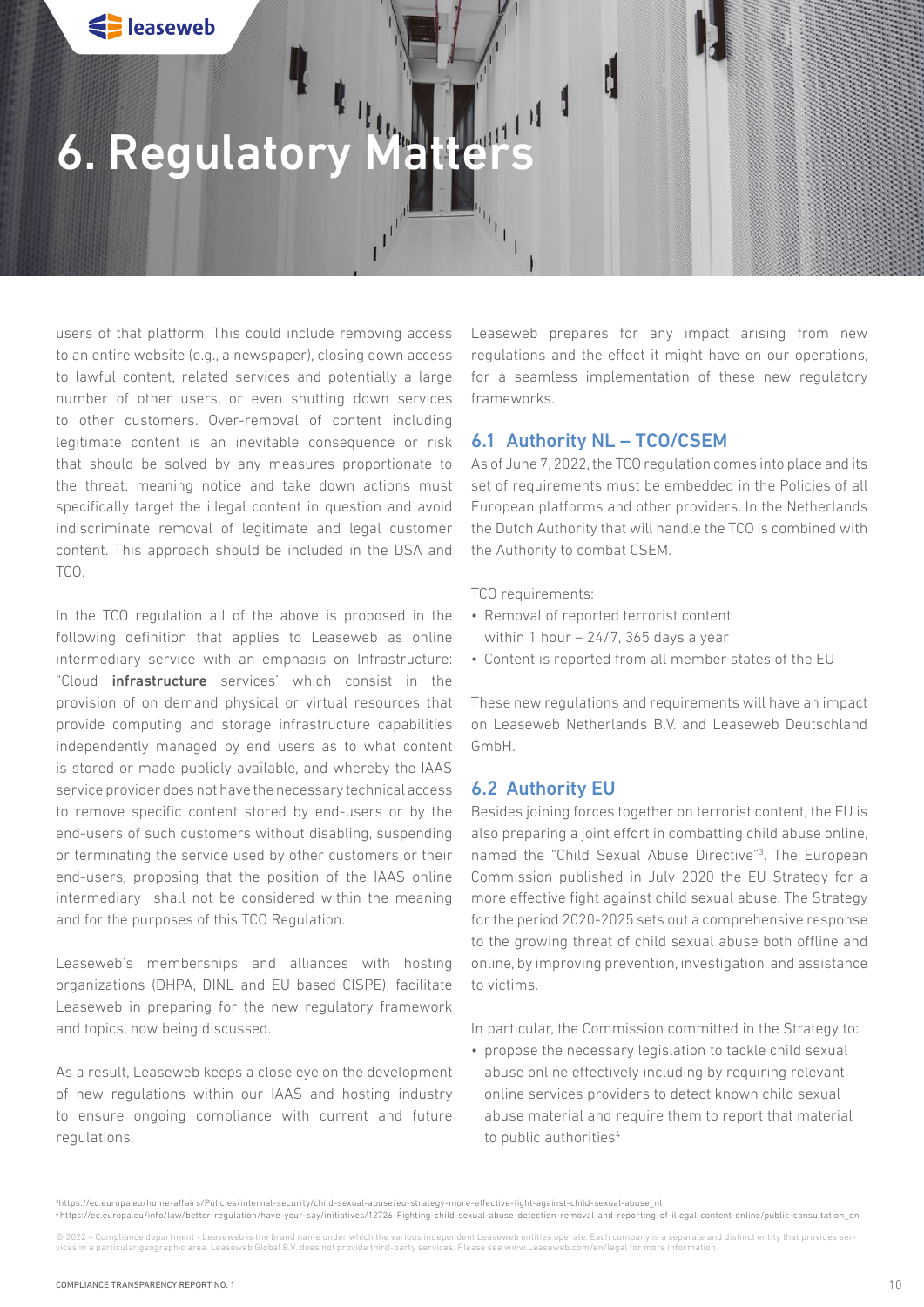# <span id="page-10-0"></span>7. Focus on removing CSEM (in the Netherlands)

### 7.1 Leaseweb's Policies anti-CSEM

Leaseweb as Good Hoster believes it is important to leave a positive footprint within the online community, and we take combatting online child abuse and exploitation very seriously. We strive to keep open communication and direct cooperation with respective hotlines for these specific topics, both inside and outside of Europe. These hotlines carry the burden of the heavy task of evaluating CSEM content that individuals and organizations report to them. Leaseweb is always open to discuss how we can further improve our support based on our continued undertakings for CSEM reduction. Annually Leaseweb has a constructive meeting with EOKM to support its Good Hoster status.

No doubt that CSEM is prohibited, illegal and strictly banned under the Leaseweb Policies. In Many years ago already, Leaseweb Netherlands took the decision to also ban (nonillegal) child erotica content from the Leaseweb network, meaning any legal however suggestive material, which depicts children in a sexualized manner or context, as child erotica does not meet the threshold for legal prohibition in many countries. We believe this contributes to be a helpful preventive deterrent, which serves as a discouragement for third parties that want to host and distribute such content.

In addition to making this internal decision of not tolerating such equally disturbing child erotica content, Leaseweb introduced a very strict deadline for all our Sales Entities, where we demand to take the reported abusive content concerning children offline within 1 hour whereby failure leads to Leaseweb's service interruption to immediately disable the CSEM content.

Specifically regarding CSEM, Leaseweb identified that this type of abuse is mainly observed in Cloud Storage Providers ('CSP') infrastructures, generated by third party end users uploading this abusive content. Therefore, most CSEM abuse notifications are related to CSP, who in return depend on user generated content, meaning that third party users can upload any type of content, often free of charge.

CSPs in itself are lawful and legitimate, they are used for storage and uploading of any material thereby including legal material such as holiday photos to share with friends and family and unfortunately also illegal material such as CSEM, like any type of service that allows for user generated content.

Leaseweb contributes to this problem in society by requiring and demonstrating that the average Uptime is around 1.5 hours, meaning that abuse notifications for CSEM content are taken down from the internet within the Leaseweb CSEM deadline of maximum 1 hour.

As a result, over the past in applying this strict policy, certain domains moved away from the Leaseweb network on their own initiative. In practice and unfortunately, illegal material seems to be inevitable.

### 7.2 EOKM HashCheckService Filter

As one of the first Dutch IaaS providers, Leaseweb Netherlands discussed with EOKM ('Expertisebureau Online Kindermisbruik, or "Meldpunt KinderPorno" "KP") to receive the (non-illegal) child erotica abuse notifications to combat such content under the Leaseweb Policies next to receiving abuse notifications for CSEM ('Child Sexual Exploitation Material') that covers obvious and explicit forms of child sexual abuse and exploitation as illegal content.

EOKM has introduced the HashCheckService which is a service with a database that contains hashes of known CSEM material based on the MD5 Hash technique and Microsoft PhotoDNA, made available via an API. The database is made available by the Dutch police and contains content that is no longer being investigated and is considered 'known' CSEM material. The EOKM HashCheckService aims at preventing uploads of known CSEM images onto hosting services and platforms.

For example, used generated image platforms, such as (exploited by) Cloud Storage Providers can implement this HashCheckService, meaning each uploaded file will be

<sup>© 2022 –</sup> Compliance department - Leaseweb is the brand name under which the various independent Leaseweb entities operate. Each company is a separate and distinct entity that provides services in a particular geographic area. Leaseweb Global B.V. does not provide third-party services. Please see www.Leaseweb.com/en/legal for more information.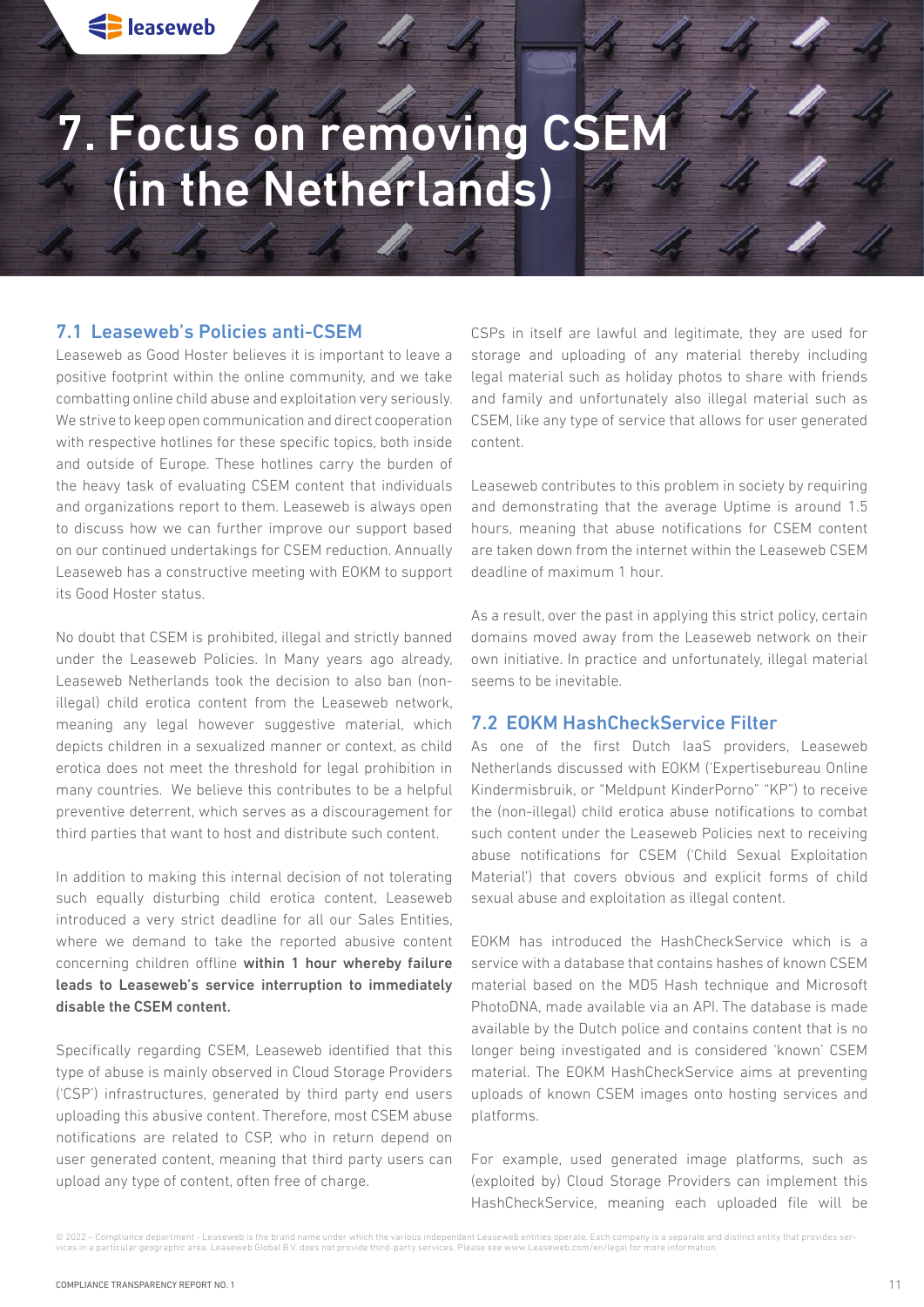# 7. Focus on removing CSEM (in the Netherlands)

checked against the abusive collected files in the hash database. If there is a hit, the upload can be blocked.

To jointly stand up against CSEM, Leaseweb works together with the expert desk in the Netherlands (EOKM) as Good Hoster and encourages to actively install the HashCheckService as a requirement for third party user generated content infrastructures that utilize Leaseweb's network. Leaseweb – as sponsor of EOKM – fully supports the further development and engagement of EOKM with the hosting industry.

The Leaseweb Policies include the mandatory use of this HashCheckService as obligatory part of the Leaseweb Compliance program for its customers -including resellerssuch as Cloud Storage Providers and other user generated content websites. Additionally, Leaseweb require its customers to implement and pursue this obligation to use the HashCheckService by their clientele (end users of their user generated services) as mandatory condition of the Leaseweb Policies and the legitimate use of the Leaseweb services.

Leaseweb's Compliance department enforces the swift removal of this abuse content and works cooperatively with customers to jointly combat the proliferation of CSEM convinced from its beliefs as Good Hoster.

Unfortunately, due to the nature of the internet industry and strong networks, abuse by third party user generated content cannot be avoided in its totality while providing services to other businesses and infrastructures from Leaseweb's unmanaged hosting business model.

Leaseweb has been a well-respected partner and sponsor of EOKM for many years and will strive to further optimize its Abuse Handling results in regard to CSEM together with EOKM. To illustrate the cooperation between EOKM and Leaseweb, where Leaseweb is presented as a Good Hoster, EOKM provided the following quote:

''For many years, there has been a good relationship between the EOKM and Leaseweb and their Compliance team. Their Compliance lead guides a large team of specialists focused on Internet misuse, including the prevention of CSEM.

 Leaseweb was one of the founders of the Notice and Take Down initiative in The Netherlands and has continuously had a professional, effective, and very proactive approach to CSEM abuse prevention.

Leaseweb's high compliance standards to prevent CSEM and going the extra mile to take down child erotica, makes Leaseweb one of the best hosters to work with in the fight against CSEM. Leaseweb applies a short takedown deadline of 1 hour to remove such content and applies a nullroute in cases of non-compliance. This practice is above and beyond the general standards and is much stricter than the requirement of removal within 24 hours.

 As a result of this strict compliance policy, the Notice and Take Down procedure is mandatory and in practice well adopted by their customers. It is an obligation for their customers that are engaged with user-generated content to be connected to the EOKM HashCheckService. All of these standards make Leaseweb one of the leading parties in this field.

 Moreover, Leaseweb as our sponsor and reliable hoster is a pleasure to work and communicate with and we welcome many years of fruitful cooperation together.'

- Mrs. A. Gerkens, EOKM Director

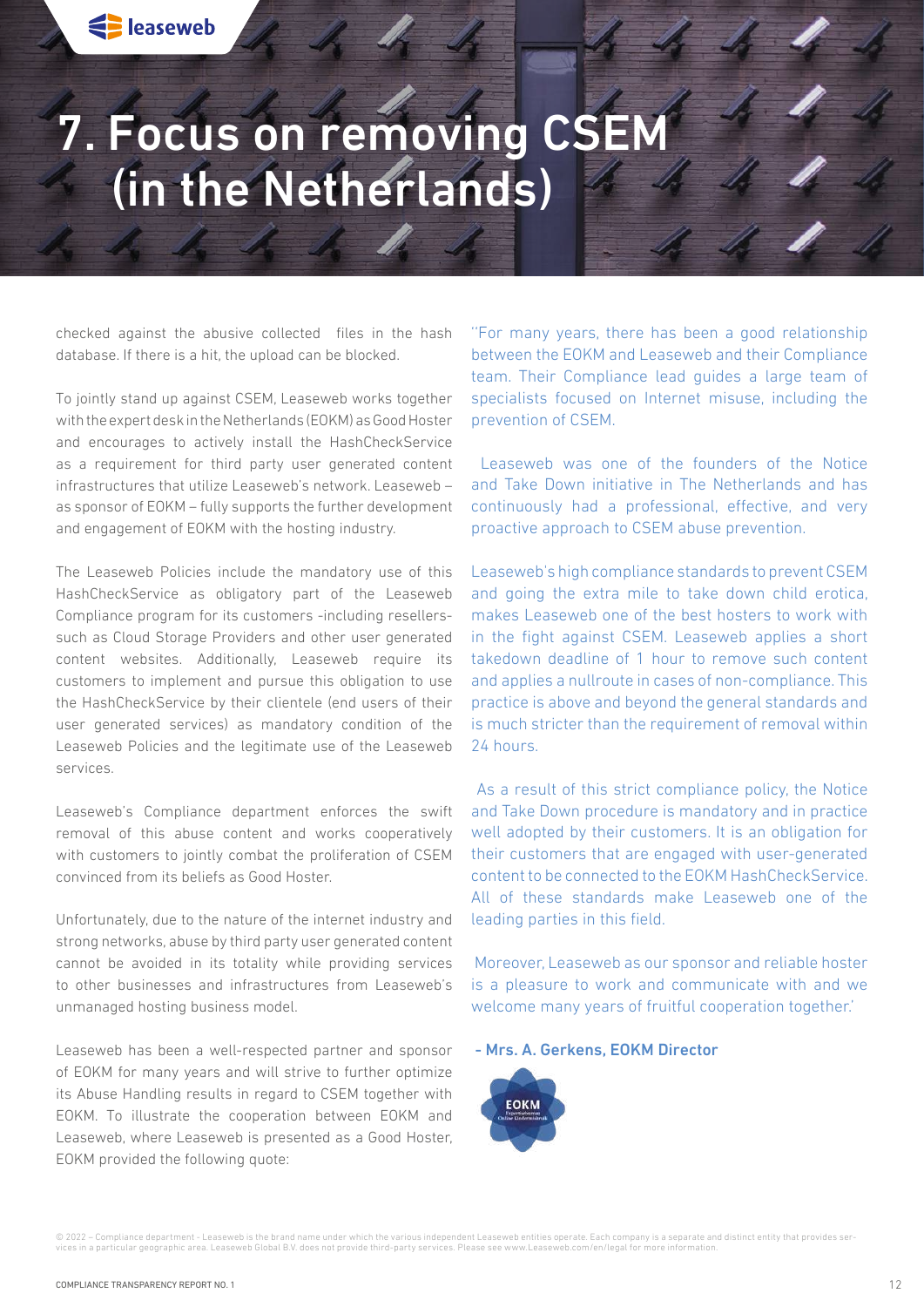## <span id="page-12-0"></span>7. Focus on removing CSEM (in the Netherlands)

### 7.3 The Focus of the Ministry of Justice and Security.

The Ministry of Justice and Security continues with its focus on the prevention of CSEM in follow up to the execution of the special Addendum in the NTD, that was signed by Leaseweb in 2018. The Ministry of Justice and Security has shown continued effort in the Netherlands to combat CSEM and lead by example in the European Union with this proactive approach. Leaseweb fully embraces and supports this approach, as it has been fully in line with Leaseweb' s Compliance Policies for many years now.

Leaseweb will continue to participate in private-public broad roundtables for these topics with the Ministry and will undertake all efforts to inform the Ministry of Justice and Security of its experience as a Good Hoster and its best practices.

Leaseweb contributes to this debate with the Ministry of Justice and Security and the TU Delft Monitor in cooperation with EOKM and firmly advices the Ministry to the need to measure Uptime and make a solid definition of Good Hoster, as opposed to Bad Hoster.

The Ministry will then be enabled to instruct these main principles of measuring Uptime to the TU Delft Monitoring team for the purpose of producing accurate and reliable statistics to identify Good Hosters and Bad Hosters.

Leaseweb will keep participating with its Compliance team and management team to embrace these anti-CSEM activities.